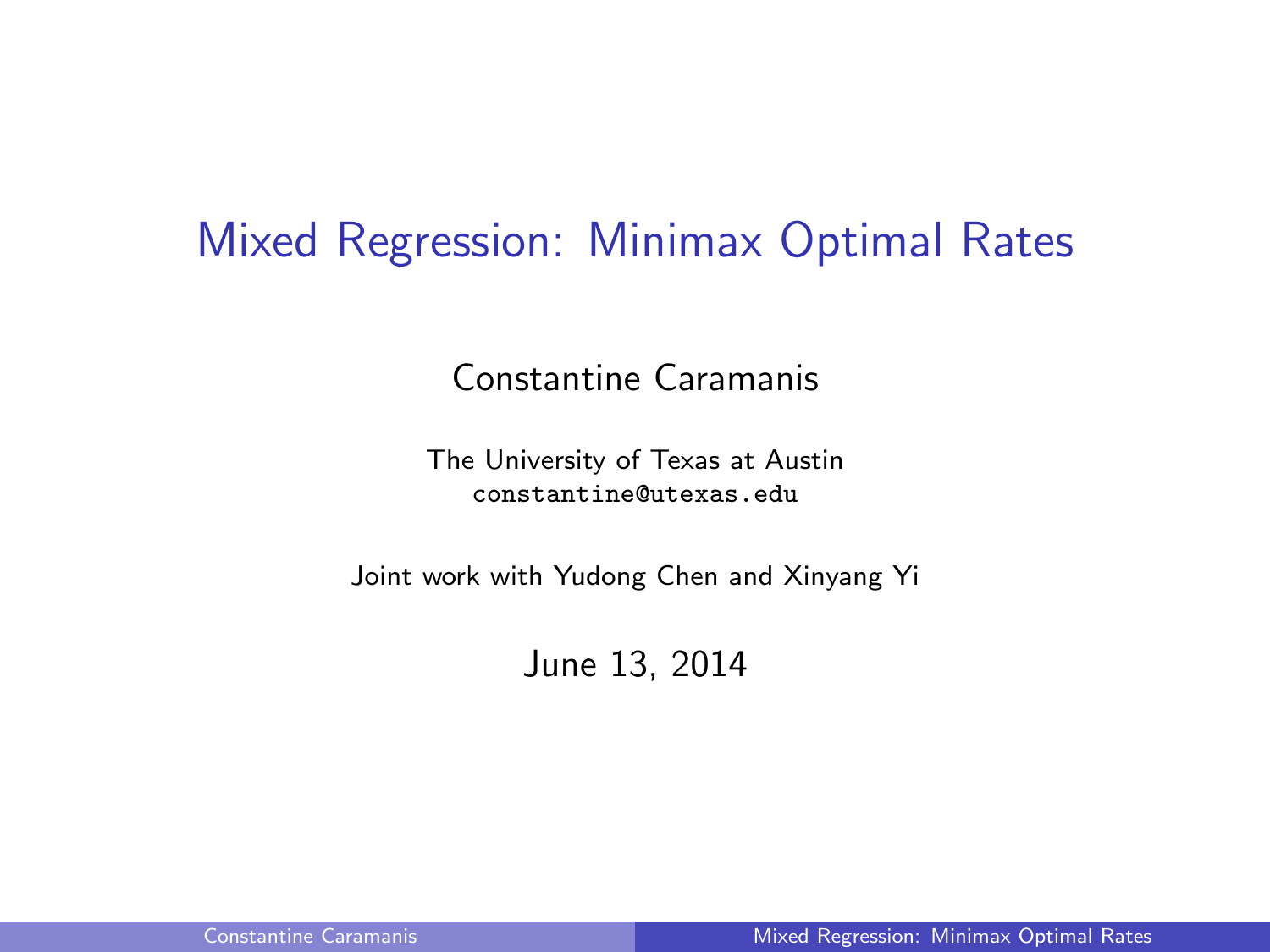# a simple problem

$$
y_i = \langle \mathbf{x}_i, \boldsymbol{\beta}^* \rangle + e_i, \quad i = 1, \ldots, n,
$$

 $\beta^* \in \mathbb{R}^p$ statistics:  $n \geq p$ , error  $\sim \sigma \sqrt{p/n}$ . computation: min :  $||\mathbf{y}-X\beta||_2$ .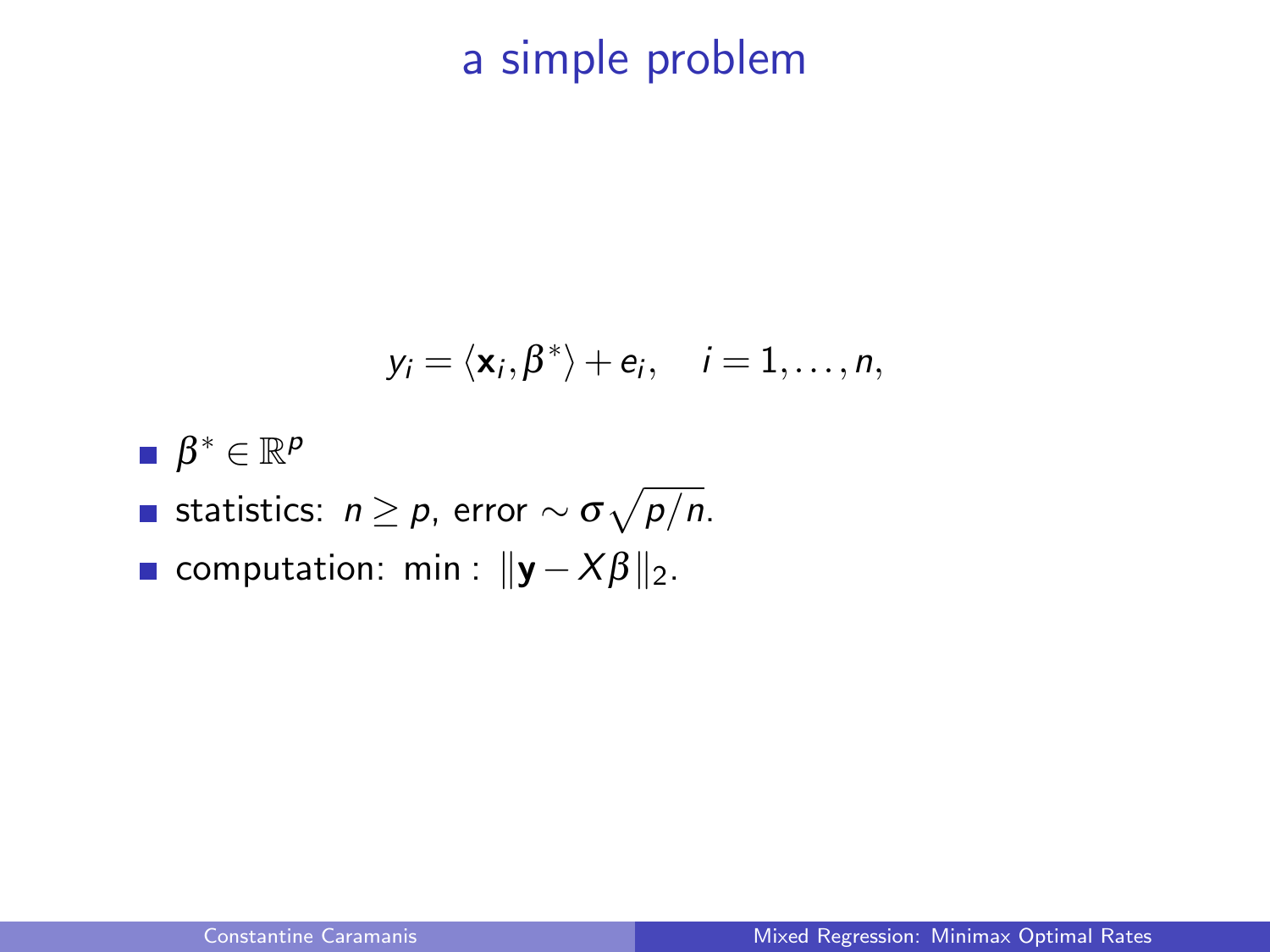### a simple problem?

- sparse version:  $\beta^* \in \mathbb{R}^p$ , sparse.
- low-rank version:  $\beta^* \in \mathbb{R}^{p \times p}$ , low-rank.
- low-rank plus sparse:  $\beta^* \in \mathbb{R}^{p \times p}$ ,  $\beta^* = L + S$ .
- low-rank plus sparse plus column sparse:  $\beta^* \in \mathbb{R}^{p \times p}$ ,  $\beta^* = L + S + C$ .

 $\blacksquare$  etc.

**matrix** mixture: 
$$
\beta^* = \beta_1^*
$$
 or  $\beta^* = \beta_2^*$  ?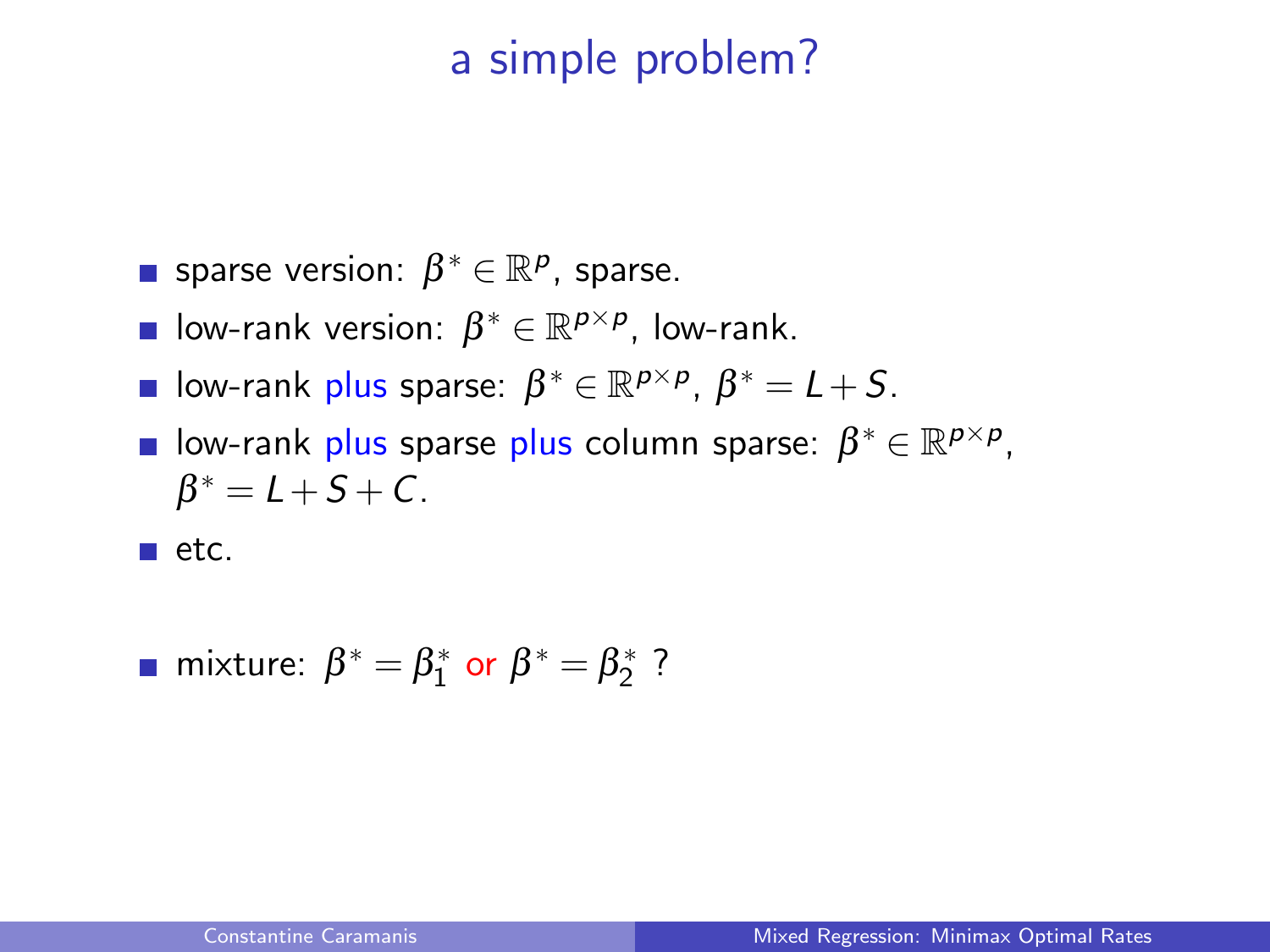a mixture problem

$$
y_i = z_i \cdot \langle \mathbf{x}_i, \beta_1^* \rangle + (1 - z_i) \cdot \langle \mathbf{x}_i, \beta_2^* \rangle + e_i, \quad i = 1, \dots, n,
$$
  

$$
\beta_1^*, \beta_2^* \in \mathbb{R}^p, \quad z_i \in \{0, 1\}.
$$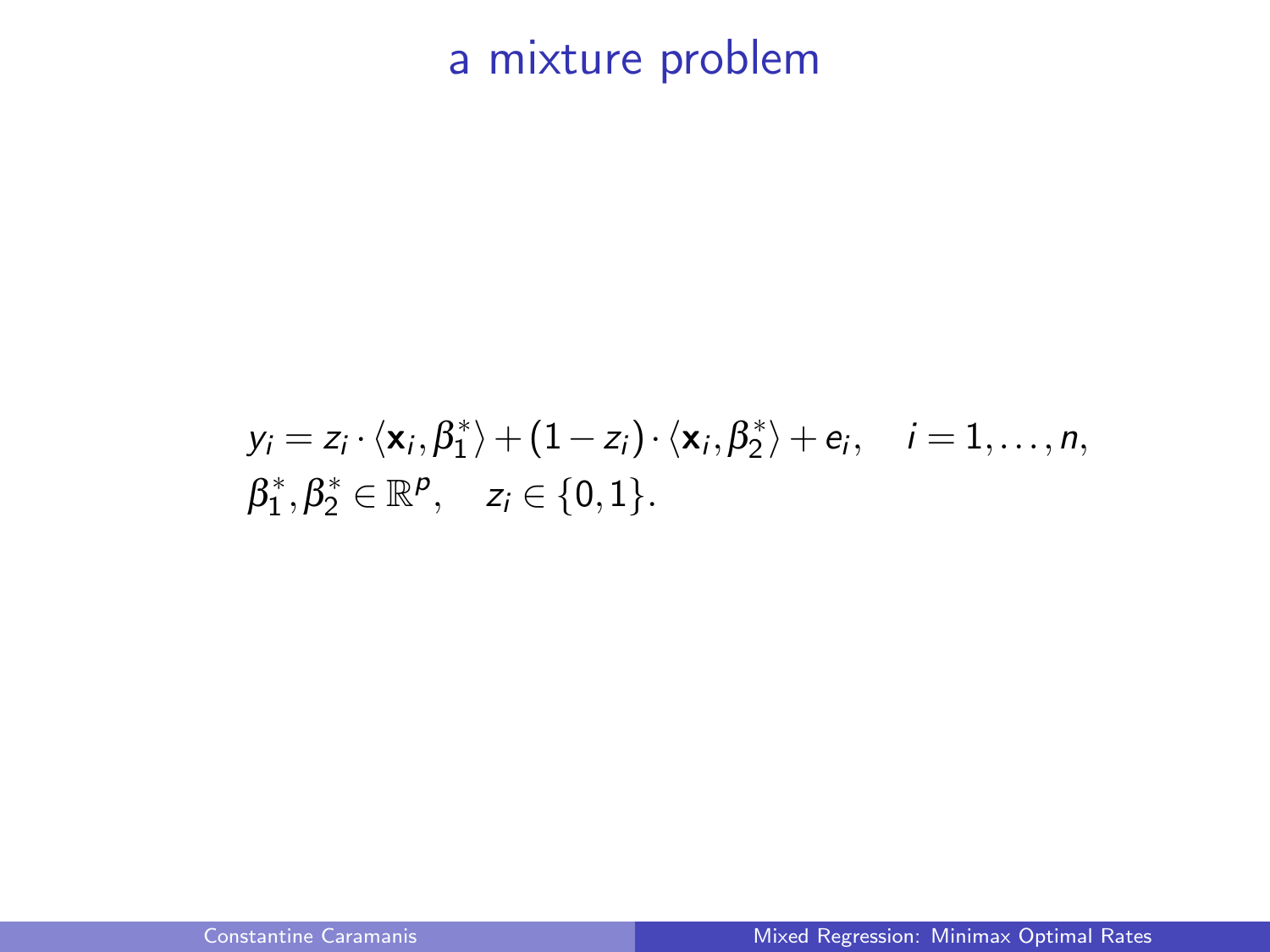### computation and statistics

- $\blacksquare$  if we don't care about computational complexity, (often) it's easy.
- $\blacksquare$  if we don't care about sample complexity, (sometimes) it's easy.

 $\blacksquare$  if we care about both...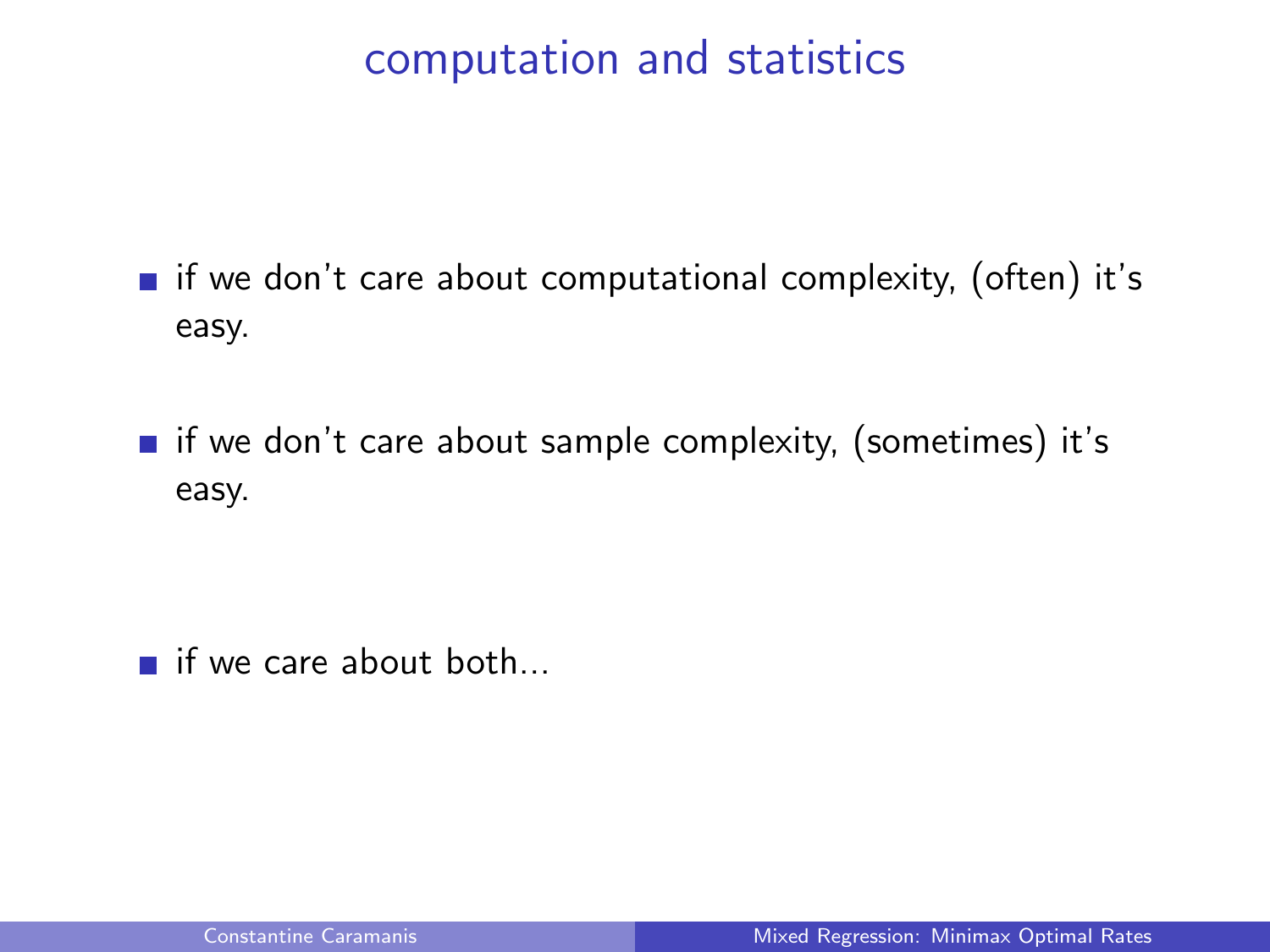### hardness, past approaches

- $\blacksquare$  exact solution seems to be hard (SUBSET-SUM).
- classical: expectation maximization guess labels, find  $(\beta_1^*, \beta_2^*)$ , repeat.
- $\blacksquare$  tensor approach.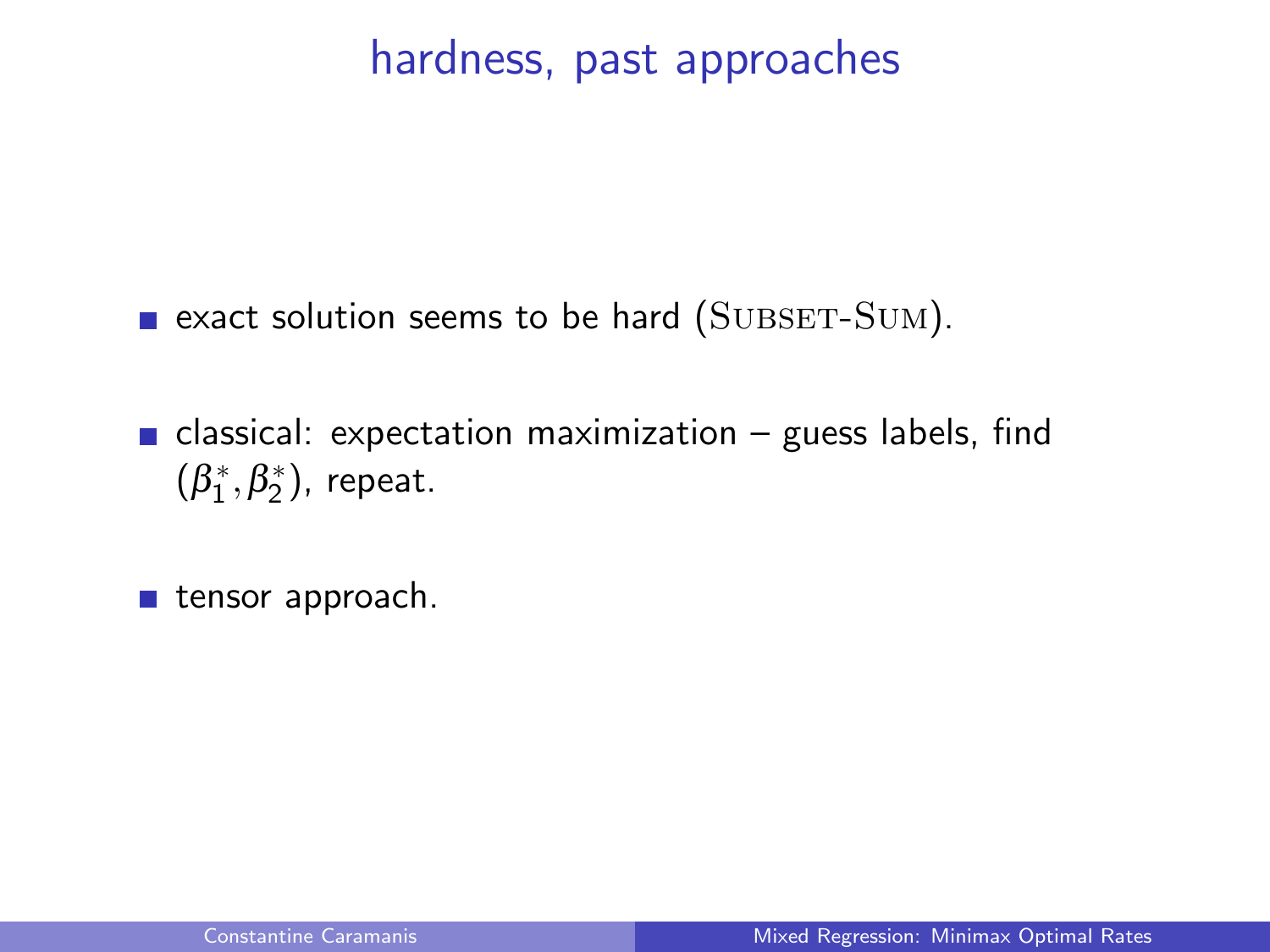#### our results: optimal rates

$$
y_i = z_i \cdot \langle \mathbf{x}_i, \beta_1^* \rangle + (1 - z_i) \cdot \langle \mathbf{x}_i, \beta_2^* \rangle + e_i, \quad i = 1, \dots, n.
$$

a convex formulation such that: if  $\mathbf{x}_i$  independent, sub-Gaussian,

- **n** minimax-optimal rates when  $\{e_i\}$  arbitrary norm-bounded.
- **n** minimax-optimal rates when  $\{e_i\}$  sub-Gaussian, and balanced mixture.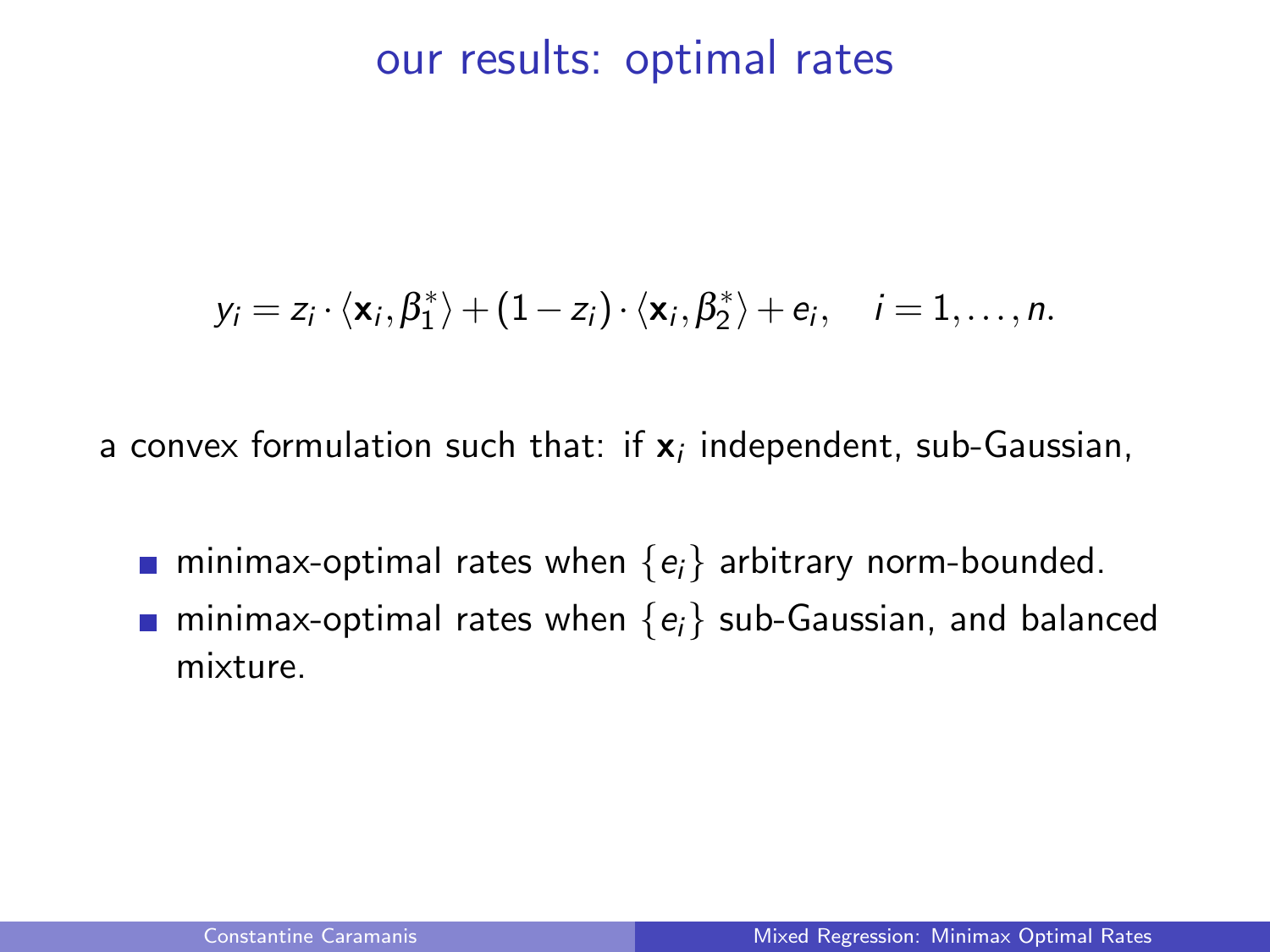## a convex formulation

$$
\begin{array}{rcl}\nK^* & = & \frac{1}{2}(\beta_1^*\beta_2^{*\top}+\beta_2^*\beta_1^{*\top}) \\
\mathbf{g}^* & = & \frac{1}{2}(\beta_1^*+\beta_2^*).\n\end{array}
$$

given  $(K^*, \mathbf{g}^*)$ ,

$$
J^* = \mathbf{g}^* \mathbf{g}^{*\top} - K^* = \frac{1}{4} (\beta_1^* - \beta_2^*)(\beta_1^* - \beta_2^*)^\top.
$$